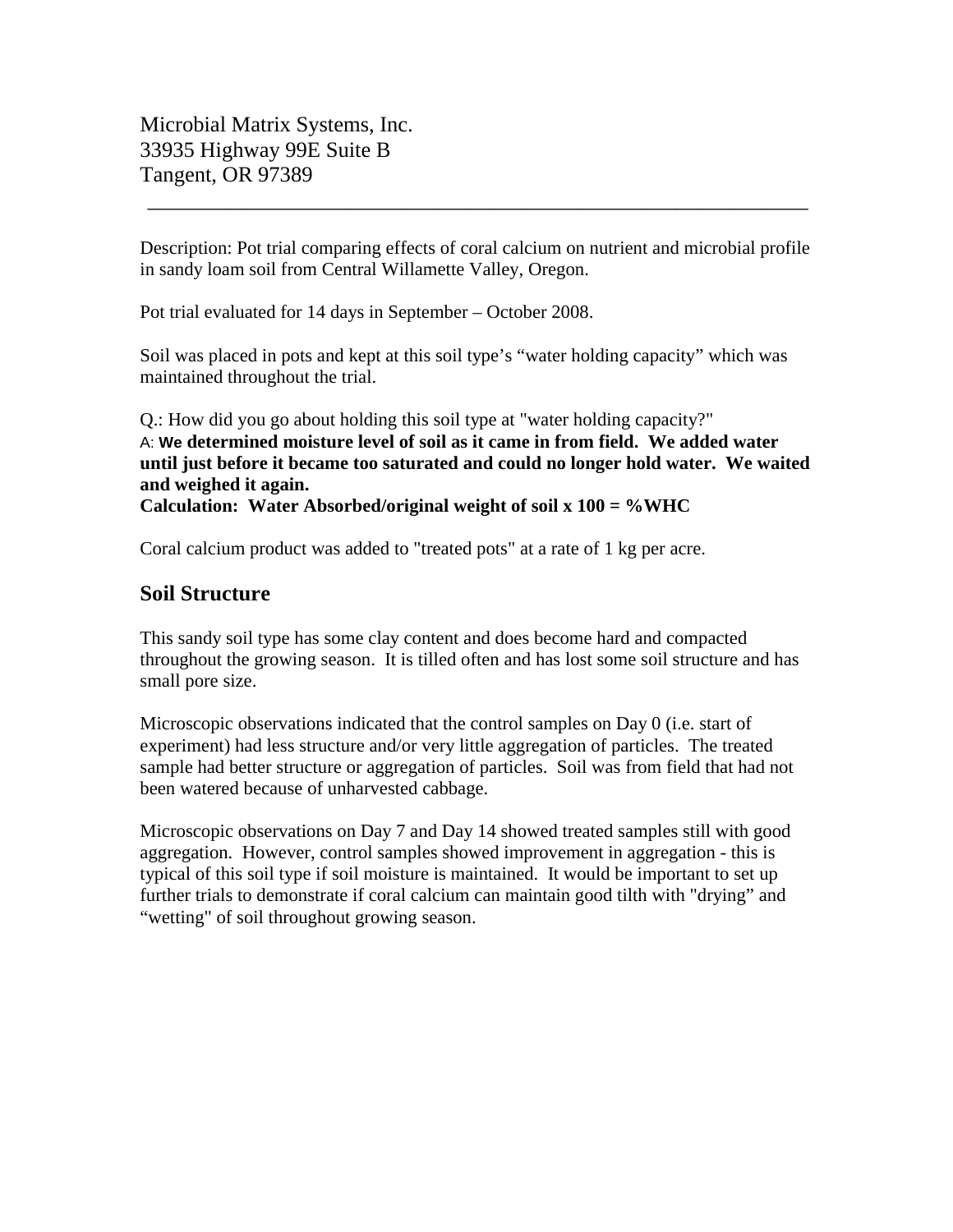# **Microbial Activity**

Total microbial populations are higher in treated pots from Day 7 till Day 14 versus control.

Results look promising and interesting for a base pot trial. There is some influence on microbial activity but does decrease a little at 14 days. This just indicates the need for another application or that the product should be used in conjunction with other products to help maintain microbial activity. The total populations are maintained throughout the 14 days and is very good news.

Day 7 shows Active Bacteria and Active Fungi populations increased most significantly in treated over the control. This correlates to increased nutrient availability as well in the Macronutrients in treated pots as well. Control Micronutrients are slightly higher in control pots.

Q.: What causes the total bacteria in the control to increase?

A.: **To keep the experiment fair and to make sure that it is not simply the moisture or liquid that is having an effect, we bring control and treated to WHC and add the same volume of liquid or water to control pots as we are adding with the coral calcium in the treated pots. Simply adding water and keeping soils moist will help with bacteria and fungi levels, both totals and active. Remember totals include both active and dormant, but inactive, microbes.**

Q.: What causes the total fungi in the control to increase?

A.: **See above - moisture or water is big key in crop production and microbial soil health.**

Q.: What is the difference between active and total fungi and active and total bacteria? A.: **Active means they are "metabolically active". Utilizing nutrients from soil or coral calcium or water for own metabolic purposes. Total populations contain this active fraction as well as the fraction that are dead and "dormant" or "asleep" and not metabolically active but they are very much "alive"!**

Q.: How do you increase your active levels? (We're assuming that active bacteria and fungi are more beneficial to the solubility of nutrients than inactive) A.: **Add food source - carbon. This can also be provided by the "plant"!!! Add humic acid, kelp and other sources of protein and carbon or sugars.**

Q.: Why is the % active fungi higher for the control then the treated on day 14? A.: **Typically with no addition of products it does take longer for active fraction in soils to build; that is the reason for adding products like yours!!! The best selling point is that this happens faster! You want this because you want to control when you "turn over nutrients"!!**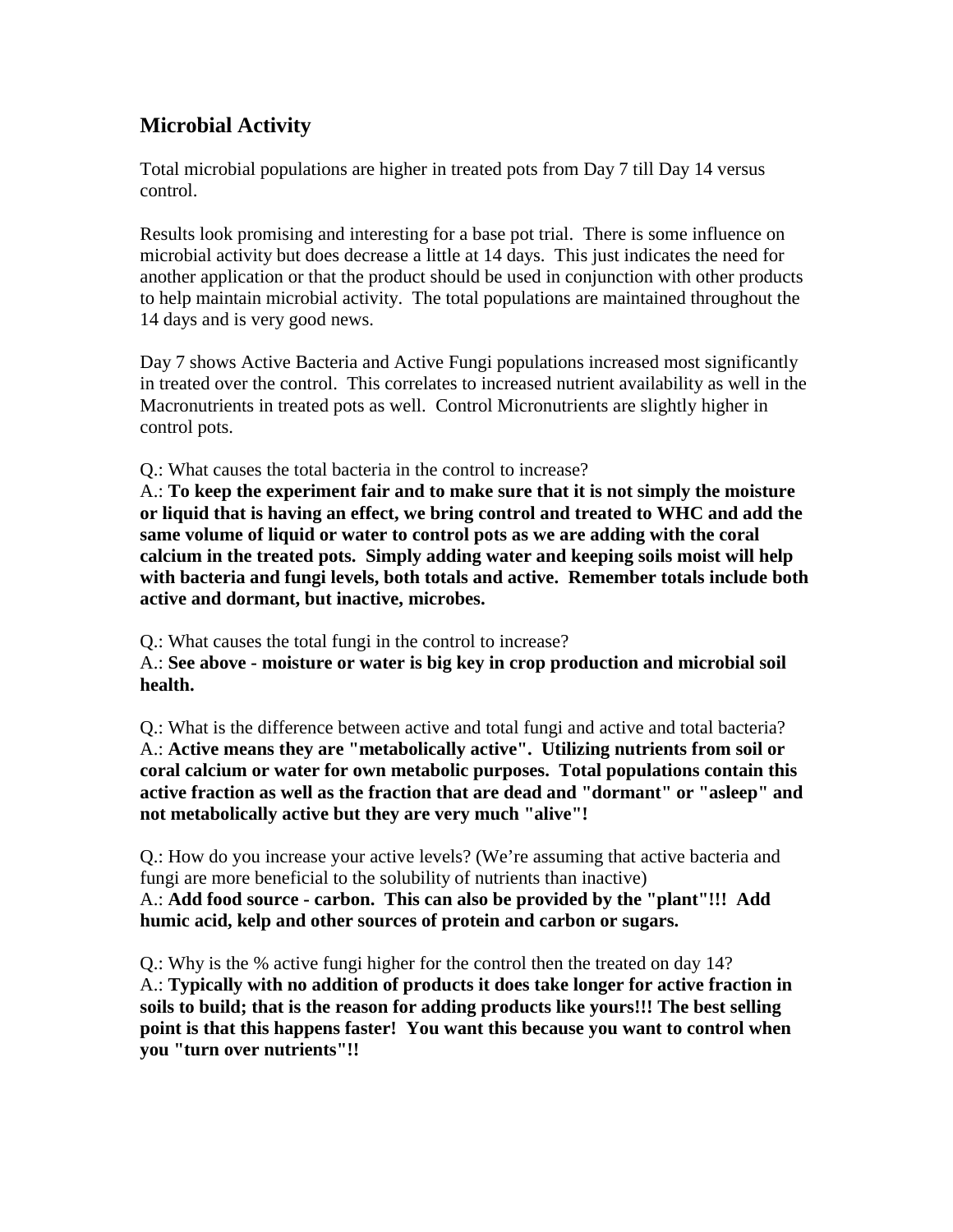## **Microbial Activity**

|                        | <b>Desired</b> |         |                |         |                |         |                |
|------------------------|----------------|---------|----------------|---------|----------------|---------|----------------|
|                        | Range          | Day 0   |                | Day 7   |                | Day 14  |                |
|                        |                | Control | <b>Treated</b> | Control | <b>Treated</b> | Control | <b>Treated</b> |
|                        |                |         |                |         |                |         |                |
| Dry Weight             |                | 0.82    | 0.81           | 0.72    | 0.74           | 0.86    | 0.84           |
|                        |                |         |                |         |                |         |                |
| <b>Total Bacteria</b>  | 100-300 µg/gdw | 387.11  | 493.22         | 647.93  | 645.12         | 657.12  | 677.16         |
|                        |                |         |                |         |                |         |                |
| <b>Total Fungi</b>     | 100-200 µg/gdw | 15.69   | 13.05          | 34.96   | 72.35          | 47.11   | 87.58          |
|                        |                |         |                |         |                |         |                |
| <b>Active Bacteria</b> | $10-60$ µg/gdw | 0.33    | 0.39           | 3.02    | 3.82           | 3.26    | 4.12           |
|                        |                |         |                |         |                |         |                |
| <b>Active Fungi</b>    | $2-10$ µg/gdw  | 0.00    | 0.00           | 2.33    | 4.55           | 8.42    | 7.68           |
|                        |                |         |                |         |                |         |                |
| %Active Bacteria       | $10-15%$       | 0.00    | 0.00           | 0.00    | 0.01           | 0.49    | 0.61           |
|                        |                |         |                |         |                |         |                |
| <b>%Active Fungi</b>   | 10-15%         | 0.00    | 0.00           | 0.07    | 0.06           | 0.18    | 0.09           |
|                        |                |         |                |         |                |         |                |
|                        |                |         |                |         |                |         |                |
|                        |                |         |                |         |                |         |                |
|                        |                |         |                |         |                |         |                |
|                        |                |         |                |         |                |         |                |